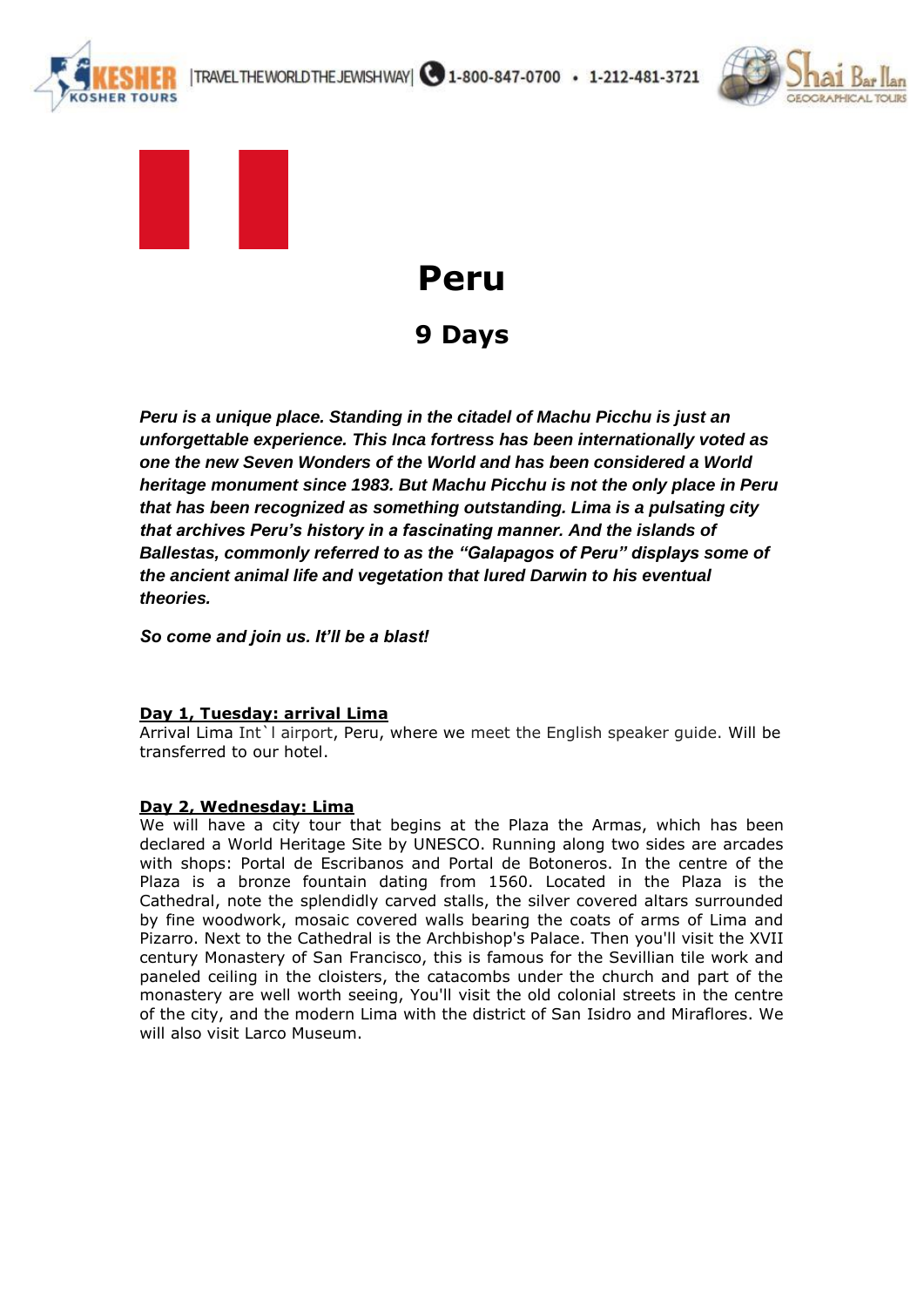



## **Day 3, Thursday: Lima - Paracas**

After breakfast we will visit the Peruvian Gold Museum, this excellent collection includes pre-Columbian gold, silver and bronze, ceramics, weavings, mummies, etc. Upstairs is a remarkable arms collections with an impressive exhibition from Spanish colonial times. After the visit we will drive to Paracas. On the way we will visit Archeological Chincha Sites.

### **Day 4, Friday: Paracas - Lima**

After breakfast will be transfer to Paracas Luxury Collection Pier. We will take a cruise to Ballestas Islands Navigation. After the cruise we will drive back to Lima and prepare for Shabbat. **Shabbat Dinner at Jewish Community**

### **Day 5, Shabbat: Lima**

After prayers and breakfast, we shall go for a walking tour of Lima. In the evening drive to Parque de la Reserva for a visit of the Magical Circuit of the Water.

#### **Day 6, Sunday: Lima-Cusco-Urubamba**



Transfer to the airport for your flight to Cusco. Upon arrival will have a full-day excursion to the Sacred Valley of the Incas. The tour begins at Awanakancha, a living museum of the Peruvian Andes, where you can observe traditional textile dyeing and

weaving techniques and the four types of camelids that are native to the region. Transfer to hotel via Pisak market.

#### **Day 7, Monday: Urubamba-Machu Picchu-Urubamba**



After breakfast will be transfer to the train station for the ride to Machu Picchu, 'the Lost City of the Incas' (7,900 feet). This mountaintop citadel, which served as both a center of worship and an astronomic observatory, is located in the middle of the cloud forest overlooking the Urubamba River. There are both

agricultural and urban areas constructed with the precision stonework that the Incas are known for. The agricultural area consists of terraces and food storehouses, and the urban area contains temples, squares, and royal tombs. After the tour return to Ollanta station.

### **Day 8, Tuesday: Urubamba-Cusco**

After breakfast we will drive to Cusco via Maras Salt Ponds. Upon our return to Cusco we shall have a city tour that includes a walk through of the Cathedral, the Koricancha ('site of gold'), typical streets, and the four ruins that surround the city: the Sacsayhuaman Fortress, Kenko, Puca Pucara, and Tampumachay. In the evening we will have a buffet dinner & a show.

### **Day 9, Wednesday : Cusco – flight back home**



Morning sightseeing in Cusco. After the tour, flight back home from Cusco airport.